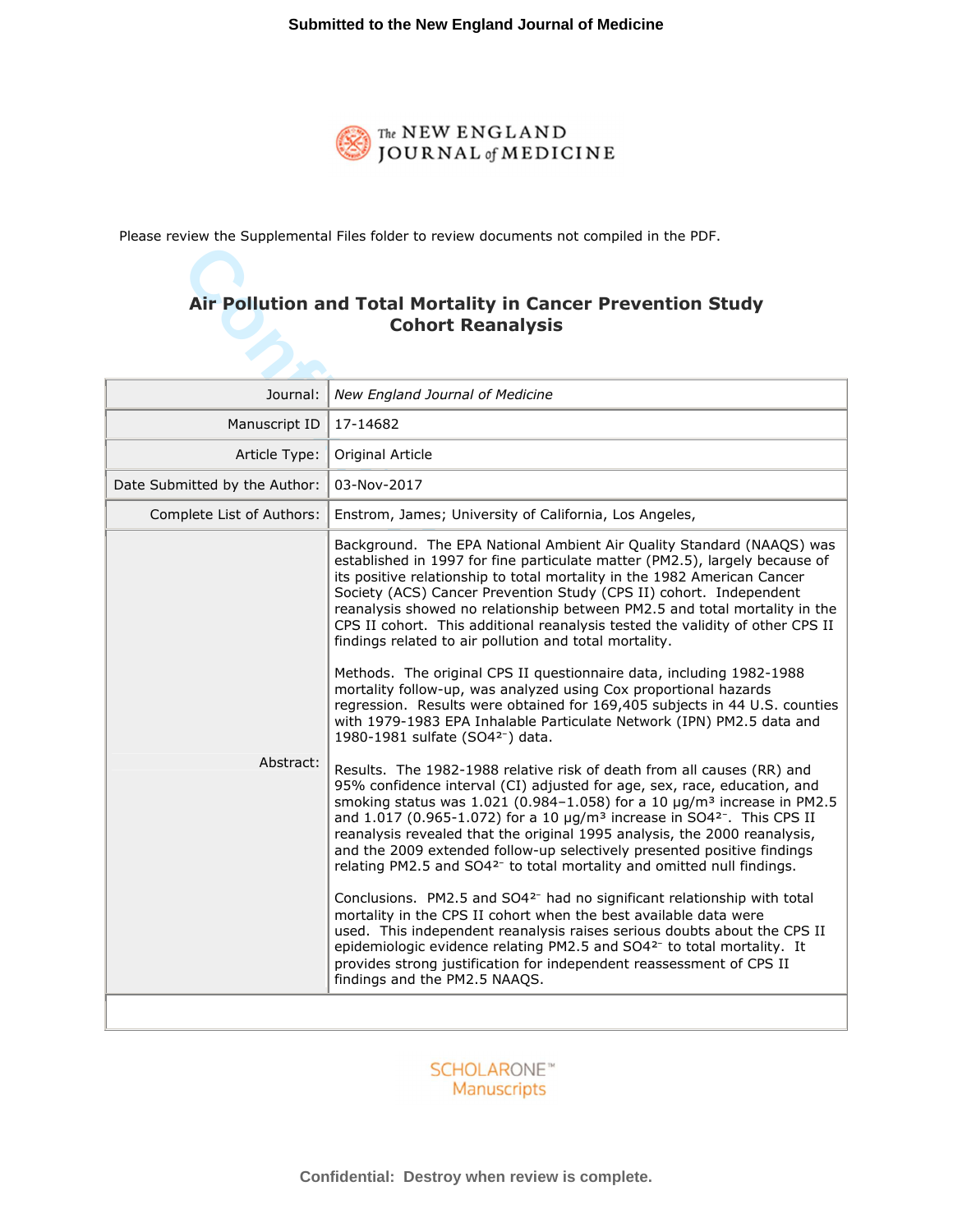**Confidential: Destroy when review is complete.**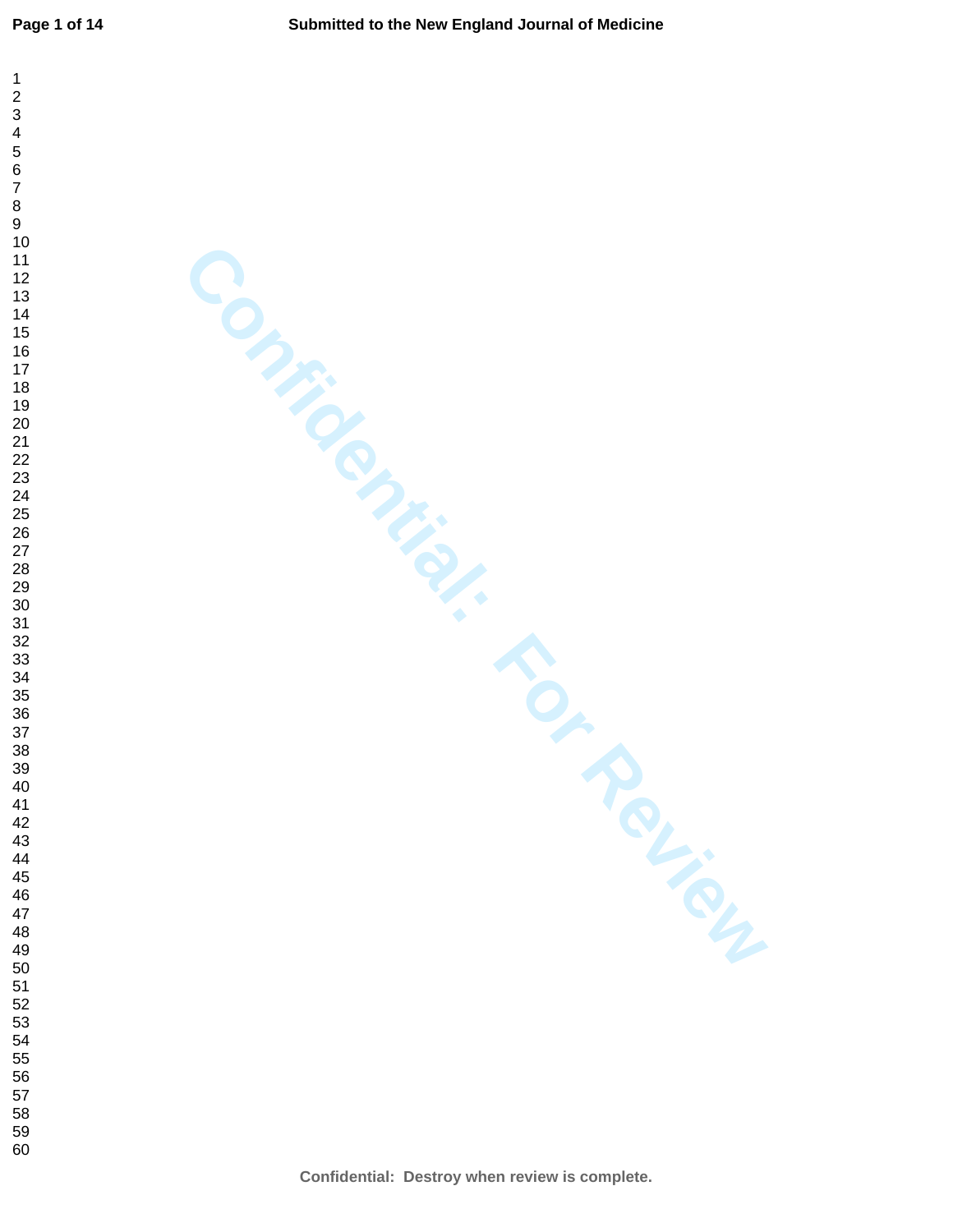### **Air Pollution and Total Mortality in Cancer Prevention Study Cohort Reanalysis**

James E. Enstrom, Ph.D., M.P.H., FACE UCLA and Scientific Integrity Institute 907 Westwood Boulevard #200 Los Angeles, CA 90024 jenstrom@ucla.edu

November 3, 2017

#### **Abstract**

Los Angeles, CA 90024<br>
jenstrom@ucla.edu<sup>T</sup><br>
November 3, 2017<br> **Confidential:** Namelard (NAAQS) was establis<br>
fine particulate matter (PM<sub>2</sub>5), largely because of its positive relationship to to<br>
in the 1982 American Canc **Background**. The EPA National Ambient Air Quality Standard (NAAQS) was established in 1997 for fine particulate matter (PM2.5), largely because of its positive relationship to total mortality in the 1982 American Cancer Society (ACS) Cancer Prevention Study (CPS II) cohort. Independent reanalysis showed no relationship between PM2.5 and total mortality in the CPS II cohort. This additional reanalysis tested the validity of other CPS II findings related to air pollution and total mortality.

**Methods**. The original CPS II questionnaire data, including 1982-1988 mortality follow-up, was analyzed using Cox proportional hazards regression. Results were obtained for 169,405 subjects in 44 U.S. counties with 1979-1983 EPA Inhalable Particulate Network (IPN) PM2.5 data and 1980-1981 sulfate (SO<sub>4</sub><sup>2-</sup>) data.

**Results.** The 1982-1988 relative risk of death from all causes (RR) and 95% confidence interval (CI) adjusted for age, sex, race, education, and smoking status was 1.021 (0.984–1.058) for a 10  $\mu$ g/m<sup>3</sup> increase in PM<sub>2.5</sub> and 1.017 (0.965-1.072) for a 10  $\mu$ g/m<sup>3</sup> increase in SO<sub>4</sub><sup>2-</sup>. This CPS II reanalysis revealed that the original 1995 analysis, the 2000 reanalysis, and the 2009 extended follow-up selectively presented positive findings relating  $PM_{2.5}$  and  $SO_4^{2-}$  to total mortality and omitted null findings.

**Conclusions.** PM<sub>2.5</sub> and  $SO<sub>4</sub><sup>2</sup>$  had no significant relationship with total mortality in the CPS II cohort when the best available data were used. This independent reanalysis raises serious doubts about the CPS II epidemiologic evidence relating  $PM_{2.5}$  and  $SO_4^{2-}$  to total mortality. It provides strong justification for independent reassessment of CPS II findings and the PM2.5 NAAQS.

### **Key Words**

Epidemiology PM2.5 Deaths CPS II Reanalysis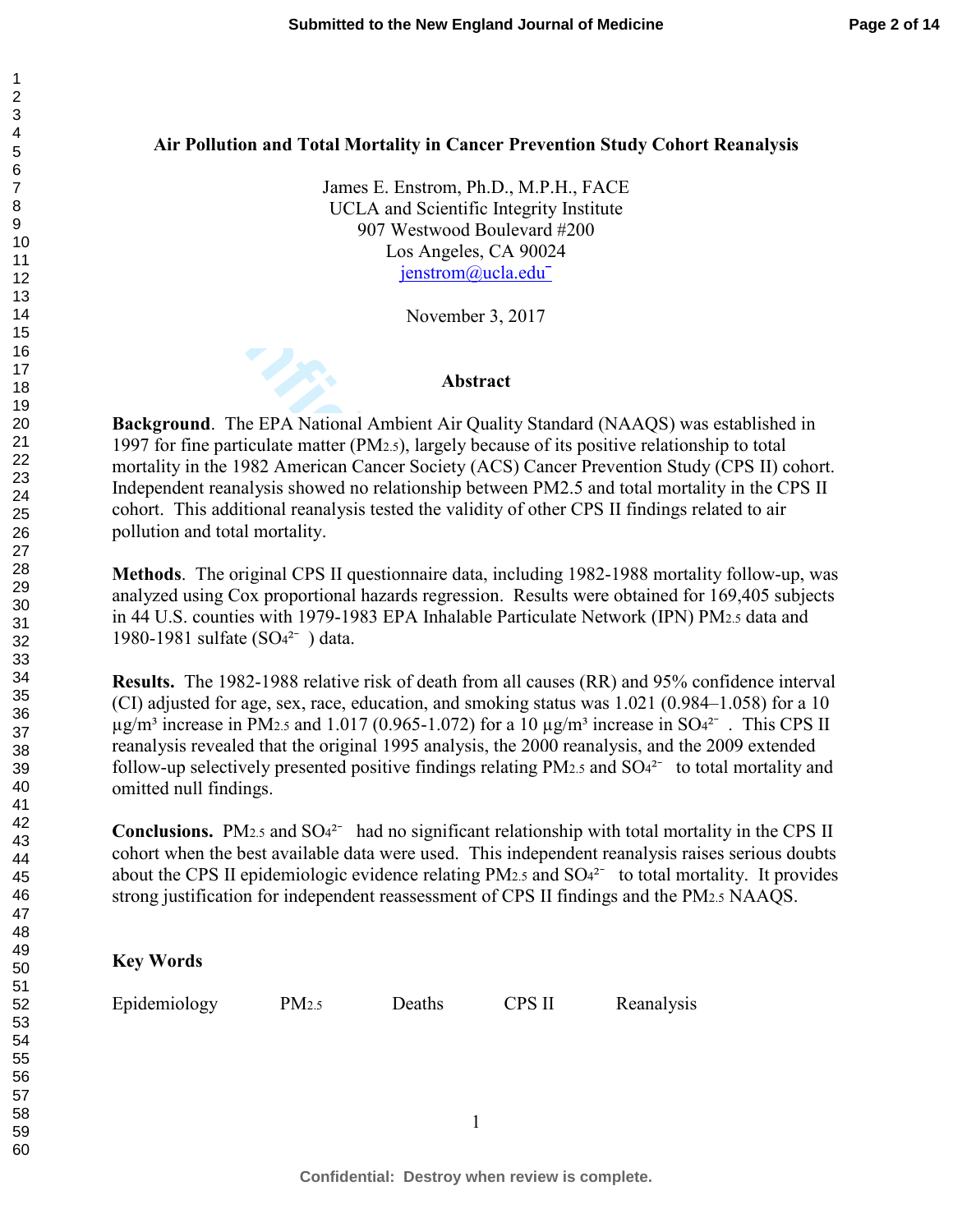#### 2 3 4 5 6 7 8 9 10 11 12 13 14 15 16 17 18 19 20 21 22 23 24 25 26 27 28 29 30 31 32 33 34 35 36 37 38 39 40 41 42 43 44 45 46 47 48 49 50 51 52 53 54 55 56 57 58 59

60

# **Introduction**

rip to total mortality in the CPS II cohort, as published in 1995 (Pope 1995) (2)<br>adaptings played a major role in justifying the 2012 tighteming of the 1997 PM2s How and this positive crlationship to claim that PM2s *caus* Independent reanalysis of the 1982 American Cancer Society (ACS) Cancer Prevention Study (CPS II) cohort recently found no relationship between fine particulate matter (PM2.5) and total mortality (Enstrom 2017) (1). This null finding is important because the EPA National Ambient Air Quality Standard (NAAQS) was established in 1997 for PM2.5, largely because of its positive relationship to total mortality in the CPS II cohort, as published in 1995 (Pope 1995) (2). Also, CPS II findings played a major role in justifying the 2012 tightening of the 1997 PM2.5 NAAQS. EPA has used this positive relationship to claim that PM2.5 *causes* premature deaths. However, the validity of this claim has been continuously challenged since 1997 (3-7). No etiologic mechanism has ever been established to prove that PM2.5 can *cause* premature deaths, particularly since it involves the lifetime inhalation of only about 1-5 gm of particles that are less than 2.5 µm in diameter (5). The PM2.5-mortality relationship has been further criticized because the small increased risk is based on selective and nontransparent analyses that have not properly accounted for well-known epidemiological biases (5). There are now two major national cohorts that show no PM2.5-mortality relationship (8). In addition to the null CPS II findings (1), there are 2016 null findings for the National Institutes of Health-American Association of Retired Persons (NIH-AARP) Diet and Health Cohort (9).

The PM2.5 premature death claim is important because it has been used to provide a public health justification for many costly EPA regulations, most recently the Clean Power Plan. Indeed, 85% of the total estimated benefits of all EPA regulations have been attributed to reductions in PM2.5 related premature deaths (5). With the presumed benefits of PM2.5 reductions playing such a major role in EPA regulatory policy, it is essential that the relationship of PM2.5 to total mortality be independently verified with transparent data and reproducible findings.

Unfortunately, ACS has refused to confirm or refute my peer-reviewed null CPS II evidence. Also, they refuse to address the above criticisms and they continue to oppose independent analysis of the CPS II data. Instead, for almost 25 years, ACS has willingly collaborated with a small group of non-epidemiologists who have conducted selective and non-transparent epidemiologic analyses based on CPS II subjects who were enrolled in 1982, 35 years ago. ACS ignored numerous 2011-13 requests for CPS II data and transparency from the U.S. House Science, Space, and Technology Committee (10). Then they ignored the August 1, 2013 subpoena for CPS II data from this Committee (11). Instead, since August 1, 2003 ACS has collaborated in the publication of eight non-transparent CPS II analyses that did not address the above criticisms of the PM2.5-mortality relationship (12).

It is now clear that the Health Effects Institute (HEI) in Boston did not conduct or publish a proper 2000 reanalysis of the original Pope 1995 findings (HEI 2000) (13), particularly regarding the mandated sensitivity analysis. The 31-member HEI Reanalysis Team (Team) consisted mainly of Canadian statisticians and geographers, headed by Daniel Krewski, who had no expertise in U.S. epidemiologic studies. The Team did not show that the Pope 1995 results were robust to alternative PM2.5 data. It has now been shown that there is no PM2.5-mortality relationship in the CPS II cohort when it is based upon the 1979-1983 EPA Inhalable Particulate Network (IPN) PM2.5 data (14,15). The IPN PM2.5 data were fully published by EPA as of 1986 and were the best available PM2.5 data as of 1995. Furthermore, Lipfert specifically brought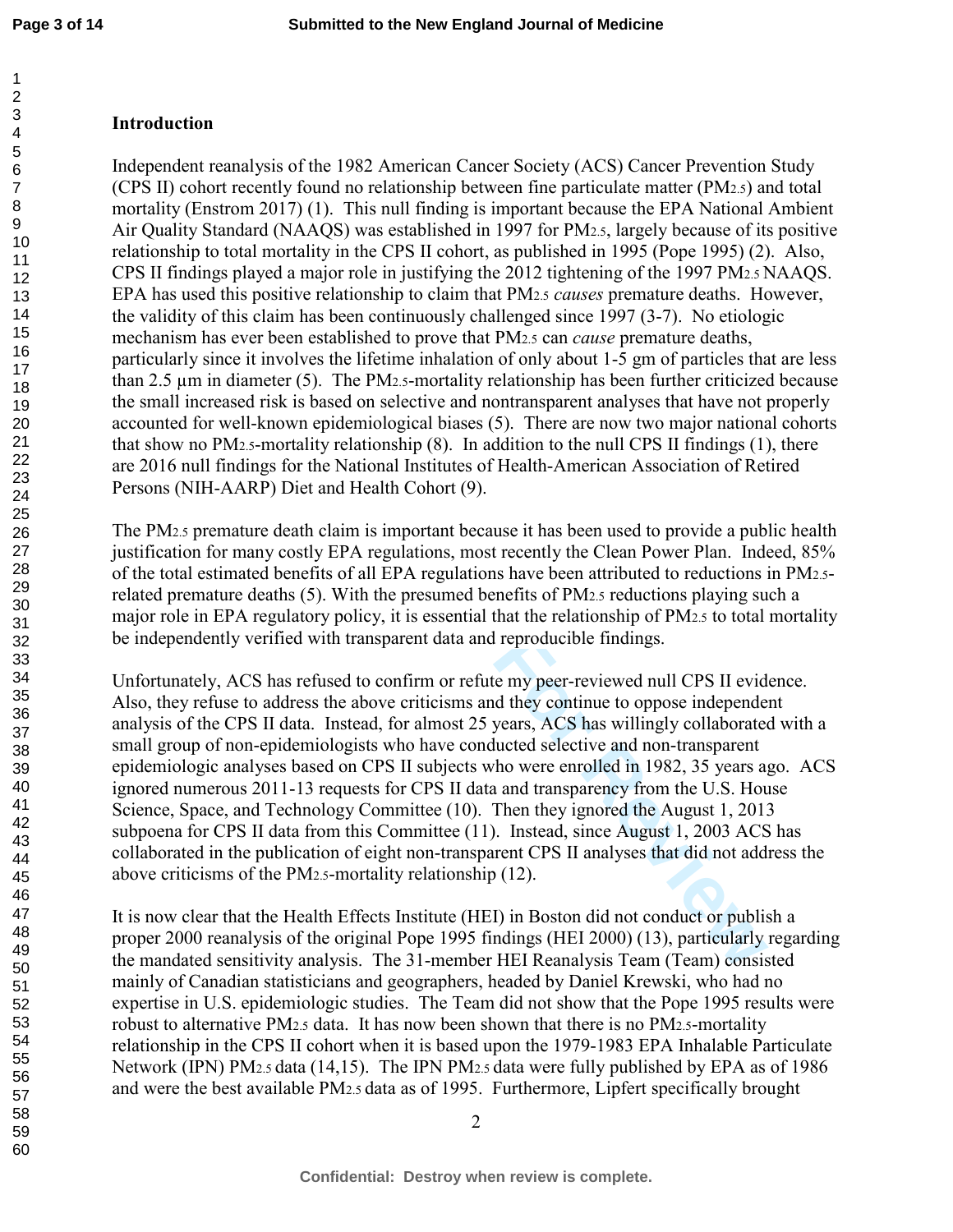these PM2.5 data to the attention of the Team in 1998 (16). The Team did not present meaningful results based on these data and they did not use all of the CPS II counties that had IPN PM2.5 data. In addition, HEI and its investigators did not conduct or publish a proper 2009 extended mortality follow-up of the CPS II cohort (HEI 2009) (17). HEI 2009 continued to ignore the IPN PM2.5 data, which was again brought to their attention in 2005 (18). HEI 2009 did not address the geographic variation in PM2.5 mortality risk, particularly the evidence that, when analyzed separately, there was no risk in the Ohio Valley states or the other than Ohio Valley states (1), or in California (1,18). ACS and its investigators have never addressed the above criticism and they have never cooperated with independent analysis of the CPS II data.

### **Methods**

Computer files containing the original 1982 ACS CPS II de-identified questionnaire data and six-year follow-up data on deaths from September 1, 1982 through August 31, 1988, along with detailed documentation, were obtained from a source with appropriate access to these data, as previously explained (1). This research is exempt from human subjects or ethics approval because it involved only statistical analysis of existing de-identified data. Human subjects approval was originally obtained by ACS in 1982 from each subject at the time they enrolled in CPS II.

y, there was no risk in the Ohio Valley states or the other than Ohio Valley stat<br>mia (1,18). ACS and its investigators have never addressed the above criticism<br>review cooperated with independent analysis of the CPS II dat Of the 1.2 million total CPS II subjects, analysis has been done on 292,277 subjects residing in 85 clearly defined counties in the continental U.S. with 1979-1983 EPA IPN PM2.5 (IPN PM2.5) measurements (1). Among these subjects there were 18,612 total deaths from September 1, 1982 through August 31, 1988; 17,329 of these deaths (93.1%) had a known date of death. These 292,277 subjects had age at entry of 30-99 years and sex of male [1] or female [2]; 269,766 had race of white [1,2,5] or black [3,4]; education level of no or some high school [1,2], high school graduate [3], some college [4,5], college graduate [6], or graduate school [7]; and smoking status of never [1], former [5-8 for males and 3 for females], or current [2-4 for males and 2 for females]. Those subjects reported to be dead [D,G,K] but without an exact date of death have been assumed to be alive in this analysis. The unconfirmed deaths were randomly distributed and did not impact relative comparisons of death in a systematic way. The computer codes for the above variables are shown in brackets.

This analysis used IPN PM2.5 data extracted from the easily accessible EPA Reports (14,15). Close examination of HEI 2000 Appendix D "Alternative Air Pollution Data in the ACS Study" (13) revealed that the PM2.5 values in the column labeled 'PM2.5(DC)' are very similar to the IPN PM2.5 data. For 58 cities with HEI PM2.5(DC) values, 46 had PM2.5 values identical to the IPN PM2.5 values, as shown in Appendix Table 1 below. The correlation coefficient between IPN PM2.5 and HEI PM2.5(DC) values was 0.957. However, essentially all of the PM2.5 calculations in Pope 1995 and HEI 2000 are based on the original investigator data in the column labeled 'PM2.5(OI)'. Close examination of data for the 50 cities used in Pope 1995 and HEI 2000 revealed that IPN PM2.5 data were not measured in three of these cities: Raleigh, NC; Allentown, PA; and Huntington, WV. Huntington, WV was the city with the highest PM2.5(OI) value  $(33.4 \,\mu$ g/m<sup>3</sup>) used in Pope 1995 and HEI 2000. Among the 85 cities with IPN PM<sub>2.5</sub> data, the city with the highest value was Rubidoux in Riverside County, CA  $(42.0 \mu g/m<sup>3</sup>)$  and the city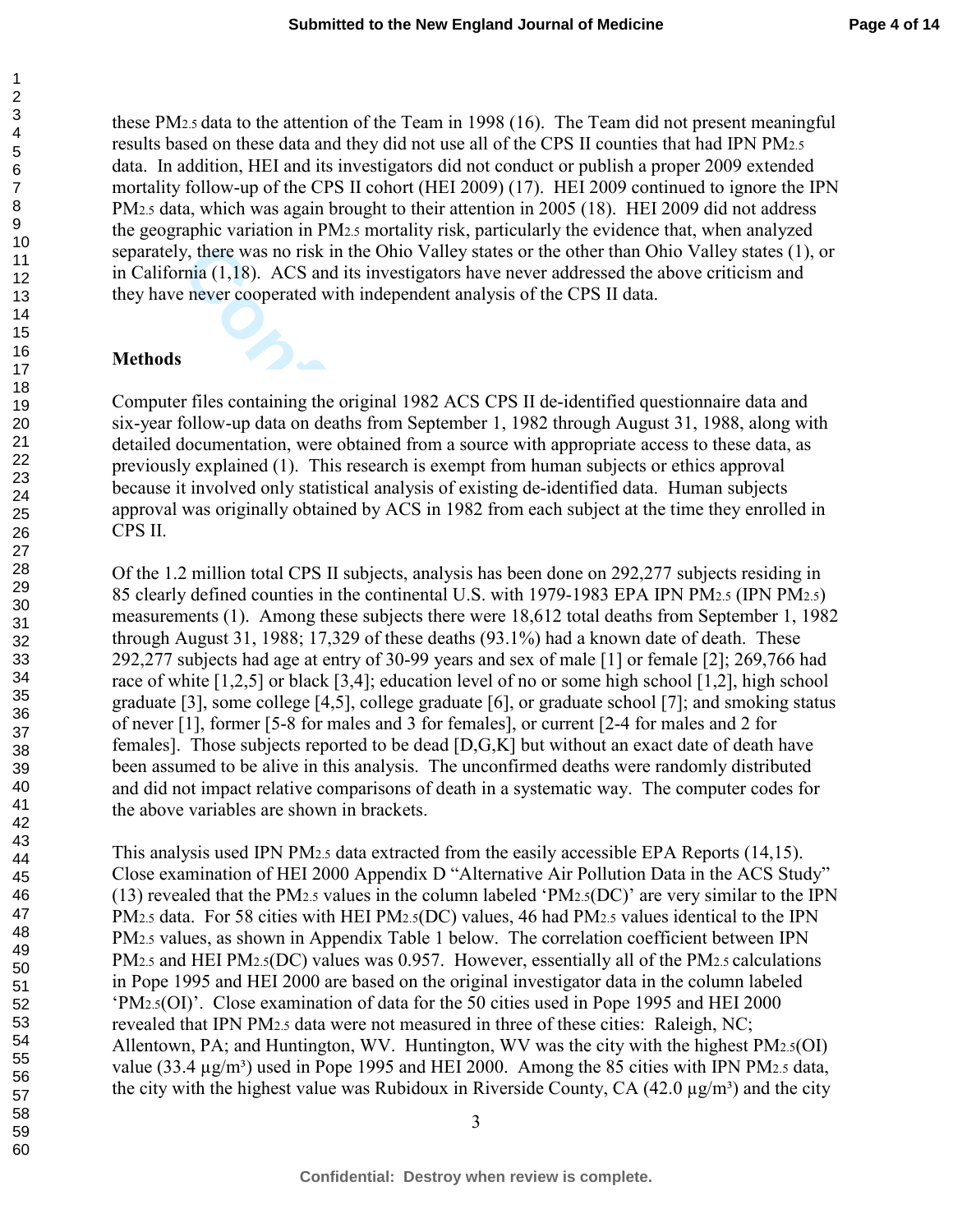with the lowest value was Lompoc in Santa Barbara County, CA  $(10.6 \mu g/m<sup>3</sup>)$ . Neither of these California cities/counties were used in Pope 1995 or HEI 2000.

CPS II subjects were organized in the master data file geographically. Since this de-identified data file does not contain home addresses, the Division number and Unit number assigned by ACS to each CPS II subject were used to define their county of residence. For instance, ACS Division 39 represents the state of Ohio and its Unit 041 represents Jefferson County, which includes the city of Steubenville, where the IPN PM2.5 measurements were made. Based on indirect CPS II information, at least 90% of the 575 subjects in Unit 041 lived in Jefferson County as of September 1, 1982. This indicates that the ACS Division-Unit number is a good measure of the county of residence of CPS II subjects. All CPS II subjects in Unit 041 were assigned the IPN PM<sub>2.5</sub> value of 29.6739  $\mu$ g/m<sup>3</sup>, the weighted average of 191 measurements made in Steubenville, as previously explained (1). The Unit 041 subjects were also assigned the HEI PM2.5(DC) value of 29.7  $\mu$ g/m<sup>3</sup> and the HEI PM2.5(OI) value of 23.1  $\mu$ g/m<sup>3</sup>, based on the values shown in HEI 2000 Appendix D. Appendix Table 1 contains up to three PM2.5 values for the 85 counties that include a city with CPS II subjects and IPN PM2.5 data.

Also analyzed were the 1980-81 sulfate  $(SO4^{2-})$  measurements that were used in Pope 1995 and HEI 2000 and that are shown in the column labeled 'SO4(OI)' of HEI 2000 Appendix D. Appendix Table 1 shows the HEI  $SO_4^2$  data, which were available for 55 of the 85 cities/counties with IPN PM2.5 data and for 44 of the 47 cities/counties with IPN PM2.5 and HEI PM<sub>2.5</sub>(OI) data. Pope 1995 determined this relationship using 151 cities with HEI  $SO<sub>4</sub><sup>2</sup>$  data, but 96 of these cities did not have IPN PM<sub>2.5</sub> data. HEI  $SO<sub>4</sub><sup>2</sup>$  was used as a confounding variable in the calculation of the PM2.5-mortality relationship.

39 represents the state of Ohio and its Unit 041 represents Jefferson County, we<br>consider eity of Steuchaville, where the PN PM2s measurements were made. Bases of Soptember 1, 1982. This indicates that the ACS Division-Uni The SAS 9.4 procedure PHREG was used to conduct Cox proportional hazards regression (19). Relative risks for death from all causes (RR) and 95% confidence intervals (CI) were calculated using age-sex adjustment and full adjustment (age, sex, race, education, and smoking status, as defined above). Each of the five adjustment variables had a strong relationship to total mortality. Race, education, and smoking status were the three adjustment variables that had the greatest impact on the age-sex adjusted RR. Pope 1995 and HEI 2000 used four additional adjustment variables that had a lesser impact on the age-sex adjusted RR: body-mass index, alcohol use, exposure to passive cigarette smoke, and occupational exposure. To test the impact of a copollutant, the PM2.5-mortality relationship was analyzed including HEI  $SO_4^{2-}$  [SO<sub>4</sub>(OI)] as an additional confounding variable. Finally, CPS II mortality follow-up results by time period were extracted from Table 34 of HEI 2009 (17). These results show the relationship between PM2.5 and total mortality during the original follow-up period of 1982-1989 and the extended follow-up periods of 1990-1998 and 1999-2000.

In the interest of transparency and reproducibility, and depending upon future cooperation with ACS, the goal is to post on the Scientific Integrity Institute website a version of the CPS II data that fully preserves the confidentiality of all the subjects and that contains enough information to verify my findings. Also, the goal is to post the SAS computer programs and outputs that have used in the statistical analyses described below.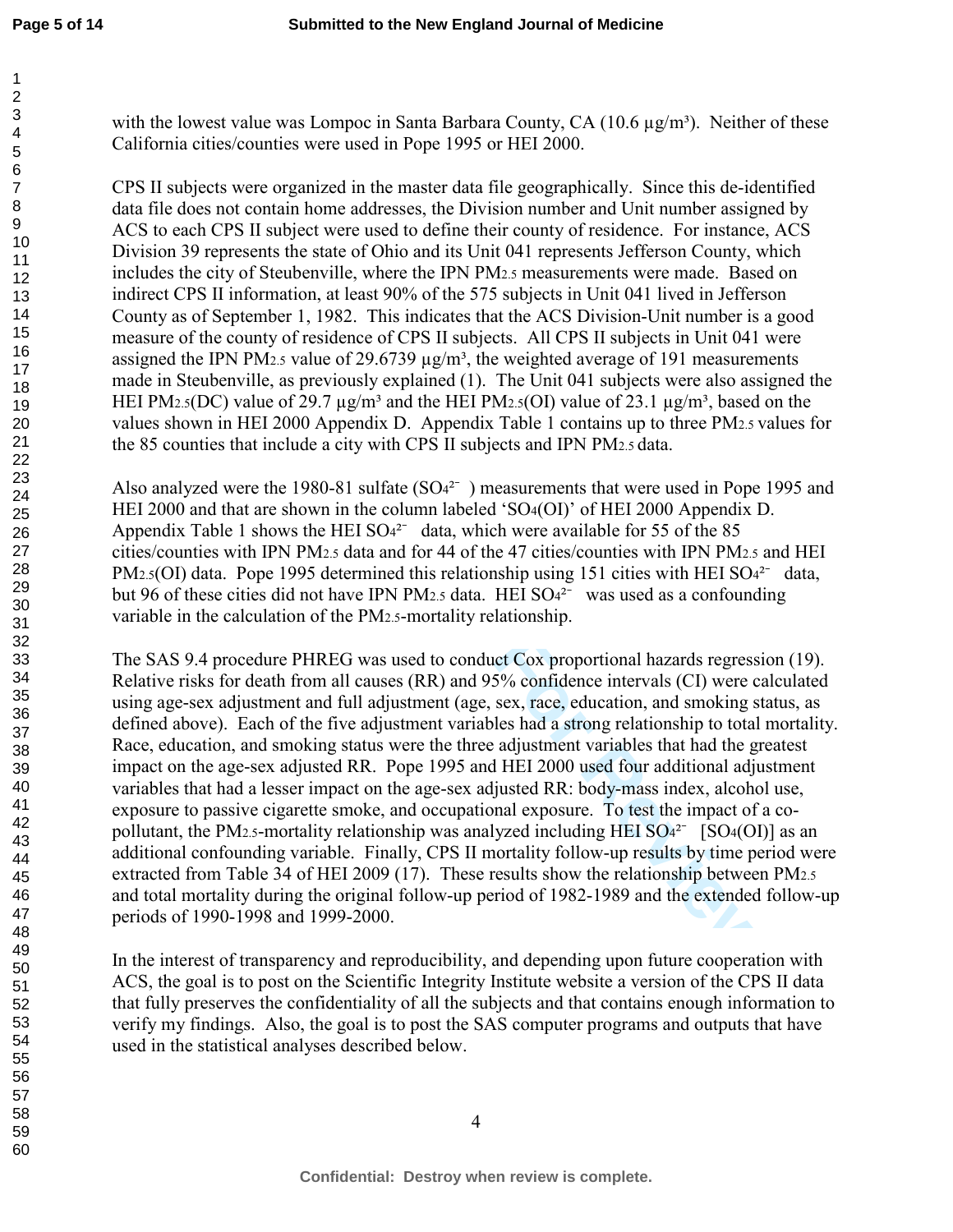## **Results**

Table 1 shows basic demographic characteristics for the CPS II subjects, as stated in Pope 1995 (2), HEI 2000 (13), and this current analysis. There is excellent agreement among the three sources for the adjustment variables of age, sex, race, education, and smoking status. Table 2 shows the RR for total mortality in the CPS II cohort during 1982-1988 based on four measures of air pollution: IPN PM2.5, HEI PM2.5(DC), HEI PM2.5(OI), and HEI  $SO<sup>2</sup>$ . The fully adjusted RR and 95% CI was 1.023 (0.997–1.049) for a 10  $\mu$ g/m<sup>3</sup> increase in IPN PM<sub>2.5</sub> in all 85 counties, 1.025 (0.988–1.062) for a 10 µg/m³ increase in HEI PM2.5(DC) in 58 counties, and 1.017 (0.965- 1.072) for a 10  $\mu$ g/m<sup>3</sup> increase in HEI SO<sub>4</sub><sup>2-</sup> in 55 counties.

The fully adjusted RR for total mortality was 1.081 (1.036-1.128) when based on the HEI PM2.5(OI) values in 47 counties with IPN PM2.5 data. This RR agrees quite well with the fully adjusted RR of 1.067 (1.037-1.099) for 1982-1989, which is shown in HEI 2009 Table 34 (17). This was the most important RR in Pope 1995 and it was confirmed in HEI 2000 and HEI 2009. Table 2 clearly shows that the positive RRs in the CPS II cohort were not robust and depended upon the use of HEI PM2.5(OI) data. The null RRs based on IPN PM2.5 and HEI PM2.5(OI) were not presented in Pope 1995, HEI 2000, or HEI 2009.

lution: IPN PM2<sub>5</sub>, HEI PM<sub>25</sub>(DC), HEI PM2<sub>2</sub>(OI), and HEI SO4<sup>2+</sup>. The fully<br>95% CI was 1.023 (0.997-1.049) for a 10 µg/m<sup>3</sup> increase in HEI PM2<sub>2</sub>(DC) in SS counties, and 1.01<br>988-1.062) for a 10 µg/m<sup>3</sup> increase in HE Table 2 also shows the fully adjusted RR for total mortality was 1.028 (0.979-1.080) when based on HEI  $SO<sub>4</sub><sup>2</sup>$  data for the 55 CPS II counties with IPN PM<sub>2.5</sub> data. This null sulfates-mortality is not consistent with the positive relationship found in 151 Metro Areas, as described in Pope 1995 and confirmed in HEI 2000 and HEI 2009. This finding indicates that the  $SO<sub>4</sub>$ <sup>2</sup> relationship with total mortality depends upon the specific CPS II counties used in the calculation. Finally, Table 2 shows that the small positive fully adjusted RRs based on IPN PM<sub>2.5</sub> data decline slightly below 1.0 when controlled for confounding by  $SO<sub>4</sub><sup>2</sup>$ . This finding indicates the importance of controlling for co-pollutants, which was not done in Pope 1995, HEI 2000, and HEI 2009.

Table 3 shows that the positive RR between HEI PM2.5(OI) and total mortality during 1982-1989 in Pope 1995, becomes insignificant during 1990-2000, based on the RRs in HEI 2009 Table 34. This finding indicates that many of positive RRs in the CPS II cohort may be insignificant after 1989.

# **Conclusions**

This independent analysis of the CPS II cohort adds significantly to the initial independent analysis in Enstrom 2017. It found that both  $PM_{2.5}$  and  $SO_4^{2-}$  were not related to mortality from all causes during 1982-1988, when based on IPN PM2.5, HEI PM2.5(DC), and HEI SO4(OI) data. A positive PM2.5-total mortality relationship was found only when the HEI PM2.5(OI) data were used to reproduce the original findings in Pope 1995. The null relationships were found for all 85 CPS II counties with IPN PM2.5 data and for the 50 original counties used in Pope 1995, HEI 2000, and HEI 2009. This null evidence demonstrates that the PM2.5-mortality relationship is not robust and is indeed sensitive to the PM2.5 data and CPS II subjects used in the analysis.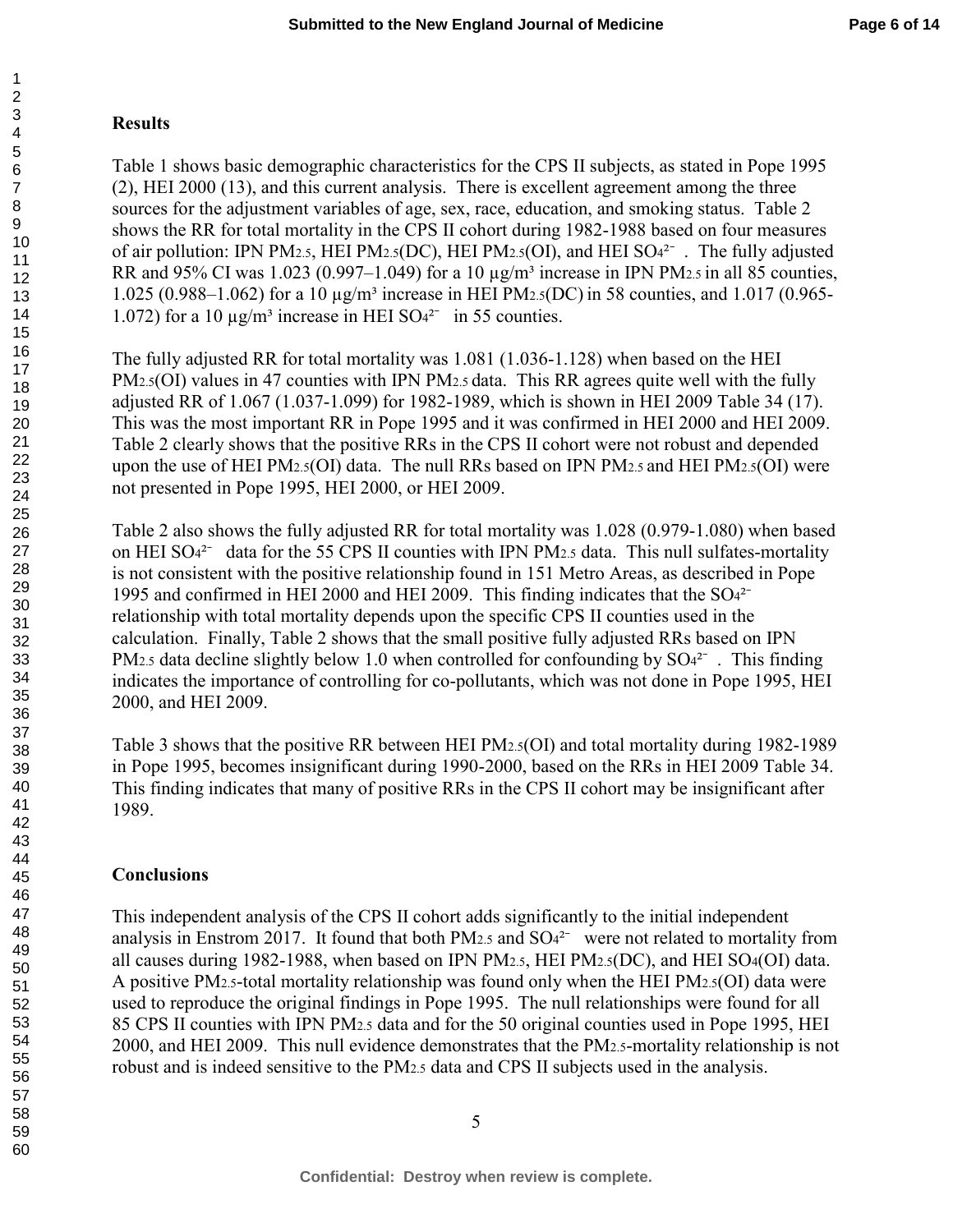It is important to note that the HEI PM2.5(DC) data is published in HEI 2000 Appendix D and is essentially identical to the IPN PM2.5 data, but it is not labeled in a way that identifies it as IPN PM2.5 data. This finding strongly indicates that the HEI Reanalysis Team was clearly aware of the IPN PM2.5 data but never presented null RRs based on IPN PM2.5, HEI PM2.5(DC) in either HEI 2000 or HEI 2009. Furthermore, the statement on page 80 of HEI 2000 that "air quality monitoring data could not be accurately accessed and accurately described" indicates that the Team did not properly use the readily available IPN PM2.5 data. Thus, the Team did not "evaluate the sensitivity of the original findings to the indicators of exposure to fine particle air pollution used by the Original Investigators."

Evidence from HEI 2009 Table 34 shows that the positive PM2.5-total mortality relationship based on HEI PM $_{2.5}$ (OI) values was significant during 1982-89 but not during 1990-2000. It is misleading and inappropriate for all CPS II analyses in HEI 2009 to be based on mortality follow-up beginning in 1982. It is very important to determine all PM2.5-total mortality relationships since 1989. It must be kept in mind that 1982 is 35 years ago.

ng data could not be accurately accessed and accurately described" indicates the not properly use the readity available IPN PM<sub>25</sub> data. Thus, the Team did not be not properly use the readity available IPN PM<sub>25</sub> data. Thu It is very disturbing that ACS investigators, Pope, HEI officials, and key HEI Reanalysis Team members have all refused to confirm or refute the peer-reviewed evidence of no PM2.5-total mortality relationship in the CPS II cohort in Enstrom 2017. Indeed, they have consistently refused to cooperate with anyone in clarifying the PM2.5-mortality relationship in the CPS II cohort. Instead they continue to publish selective positive CPS II findings that are not transparent and not reproducible. These investigators need to cooperate with critics on completely transparent epidemiologic analyses of the CPS II cohort.

In summary, numerous null PM2.5-total mortality findings in the CPS II cohort directly challenge the original positive Pope 1995 findings and they raise serious doubts about the CPS II epidemiologic evidence supporting the PM2.5 NAAQS. These findings demonstrate the importance of independent and transparent analysis of underlying data. Finally, these findings provide strong justification for complete independent analysis of CPS II cohort and reassessment of the EPA PM2.5 NAAQS.

### **Acknowledgments**

I thank the American Cancer Society for making it possible for me to obtain unique access to the original CPS II cohort data and detailed documentation used in this study. I thank Dr. Frederick W. Lipfert for his assistance since 2002 and for the integrity and scope of his research.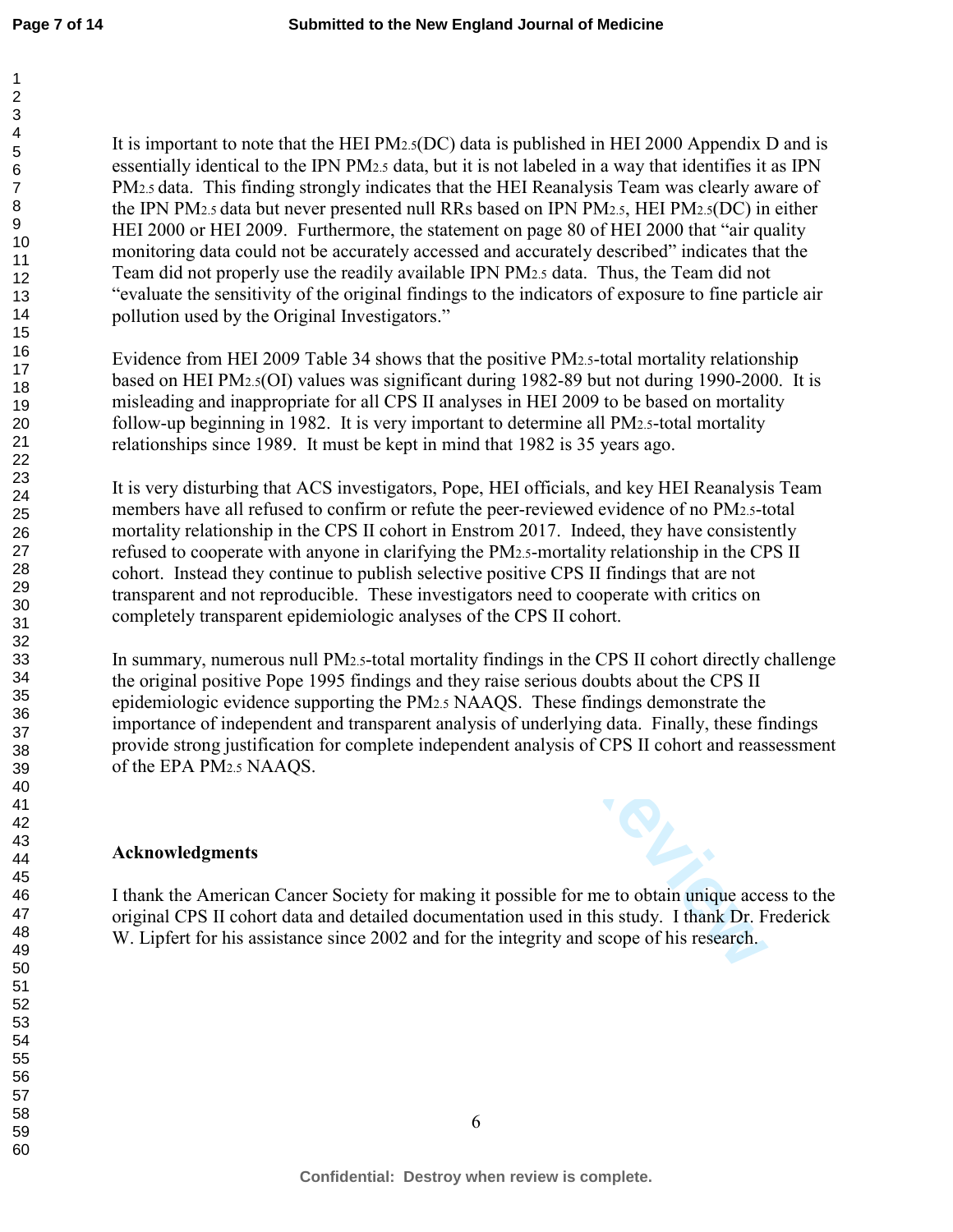# **References**

- 1. Enstrom JE. Fine Particulate Matter and Total Mortality in Cancer Prevention Study Cohort Reanalysis. *Dose-Response* 2017;15(1):1-12. DOI: 10.1177/1559325817693345
- 2. Pope CA III, Thun MJ, Namboodiri MM, et al. Particulate air pollution as a predictor of mortality in a prospective study of U.S. adults. *Am J Resp Crit Care Med* 1995;151:669- 674. doi: 10.1164/ajrccm.151.3.7881654
- 3. Fumento M. Polluted Science. Reason August/September 1997 (https://reason.com/archives/1997/08/01/polluted-science)
- 4. Phalen RF. The Particulate Air Pollution Controversy: A Case Study and Lessons Learned. Boston: Kluwer Academic Publishers 2002  $(http://www.amazon.com/gp/reader/1402072252/ref=si3 rdr ty)$
- 5. Enstrom JE, Young SS, Dunn JD, et al. Particulate Matter Does Not Cause Premature Deaths. Unpublished manuscript submitted to *Science* on August 17, 2015 and published as a December 15, 2015 National Association of Scholars document (https://www.nas.org/images/documents/PM2.5.pdf).
- 6. Milloy S. Scare Pollution: Why and How to Fix the EPA. Washington, DC: Bench Press
- 7. Enstrom JE. PM2.5 Does Not Cause Premature Deaths. Twelfth International Conference on Climate Change. Heartland Institute. Washington, DC March 23, 2017 (http://climateconferences.heartland.org/james-enstrom-iccc12/)
- 8. Enstrom JE. Air Pollution and Mortality in the Medicare Population (Letter). *N Engl J Med* 2017;377:1498 DOI: 10.1056/NEJMc1709849
- 9. Thurston GD, Ahn J, Cromar KR, et al. Ambient Particulate Matter Air Pollution Exposure and Mortality in the NIH-AARP Diet and Health Cohort. *Environ Health Perspect* 2016;124(4):484-490 DOI: 10.1289/ehp.1509676
- ope CA III, Thun MJ, Namboodiri MM, et al. Particulate air pollution as a preordative in a prospective study of U.S. adults. *Am J Resp Crit Care Med* 1995;1<br>
4/4. doi: <u>10.1164/ajrecm, 151.3.7881654</u><br>
umento M. Polluted S 10. July 22, 2013 US House Science Committee Final Request to EPA for ACS CPS II Data (https://science.house.gov/news/press-releases/committee-threatens-subpoena-epa-secretscience) and (https://science.house.gov/sites/republicans.science.house.gov/files/documents/07-22- 2013%20Smith%20and%20Stewart%20to%20McCarthy.pdf)
- 11. August 1, 2013 US House Science Committee Subpoena to EPA Requesting ACS CPS II Data (https://science.house.gov/news/press-releases/smith-subpoenas-epa-s-secretscience) and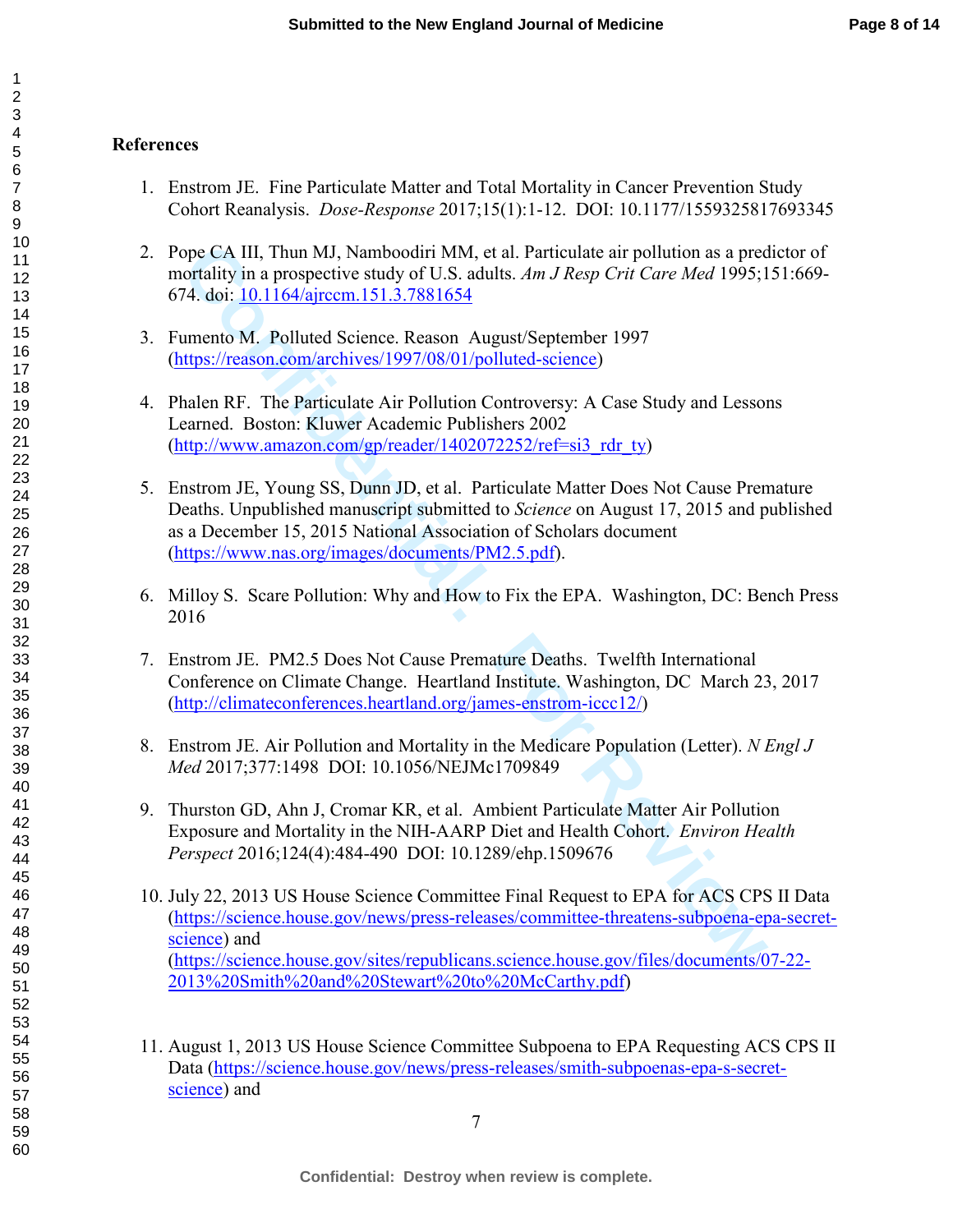(https://science.house.gov/sites/republicans.science.house.gov/files/documents/Subpoena  $\frac{\% 20$ link.pdf

- 12. Pope CA III. Publication history and overview of key studies of air pollution and risk of mortality using the ACS CPS-II cohort. Utah Clean Air Alliance September 19, 2017 (http://scientificintegrityinstitute.org/Pope091917.pdf)
- rewski D, Burnett RT, Goldberg MS, et al. Reanalysis of the Harvard Six Citid<br>the American Cancer Society Study of Particulate Air Pollution and Mortali<br>pecial Report. Cambridge, MA: Health Eiffetse Institute, July 2000. P 13. Krewski D, Burnett RT, Goldberg MS, et al. Reanalysis of the Harvard Six Cities Study and the American Cancer Society Study of Particulate Air Pollution and Mortality: Special Report. Cambridge, MA: Health Effects Institute, July 2000. Part I. Replication and Validation and Part II. Sensitivity Analyses , particularly Figure 5 on page 161, Figure 13 on page 89, and Figure 21 on page 197, Appendix D, and Appendix F. https://www.healtheffects.org/publication/reanalysis-harvard-six-cities-study-andamerican-cancer-society-study-particulate-air.
- 14. Hinton DO, Sune JM, Suggs JC, Barnard WF. Inhalable Particulate Network Report: Operation and Data Summary (Mass Concentrations Only). Volume I. April 1979- December 1982. EPA-600/4-84-088a. Research Triangle Park, NC: U.S. Environmental Protection Agency, November 1984, particularly pages 102-160 of 210 total pages (http://nepis.epa.gov/Exe/ZyPDF.cgi/20015OU3.PDF?Dockey=20015OU3.PDF)
- 15. Hinton DO, Sune JM, Suggs JC, Barnard WF. Inhalable Particulate Network Report: Data Summary (Mass Concentrations Only). Volume III. January 1983-December 1984. EPA-600/4-86/019. Research Triangle Park, NC: U.S. Environmental Protection Agency, April 1986, particularly pages 51-80 of 227 total pages (http://nepis.epa.gov/Exe/ZyPDF.cgi/9101R4L8.PDF?Dockey=9101R4L8.PDF)
- 16. Lipfert F. Commentary on the HEI reanalysis of the Harvard Six Cities Study and the American Cancer Society Study of Particulate Air Pollution and Mortality. J Toxicol Environ Health A. 2003 Aug 22-Oct 10;66(16-19):1705-14; discussion 1715-22. DOI: 10.1080/15287390306443
- 17. Krewski D, Jerrett M, Burnett RT, et al. Extended Follow-Up and Spatial Analysis of the American Cancer Society Study Linking Particulate Air Pollution and Mortality. HEI Research Report 140, Health Effects Institute, Boston, MA, May 2009, particularly Table 34. (https://www.healtheffects.org/publication/extended-follow-and-spatial-analysisamerican-cancer-society-study-linking-particulate)
- 18. Enstrom JE. Fine particulate air pollution and total mortality among elderly Californians, 1973-2002. *Inhal Toxicol* 2005;17:803-816. (http://scientificintegrityinstitute.org/IT121505.pdf)
- 19. SAS, PHREG and REGRESSION Procedures, SAS/STAT 9.4 User's Guide. SAS Institute Inc., Cary, NC (http://support.sas.com/documentation/94/index.html)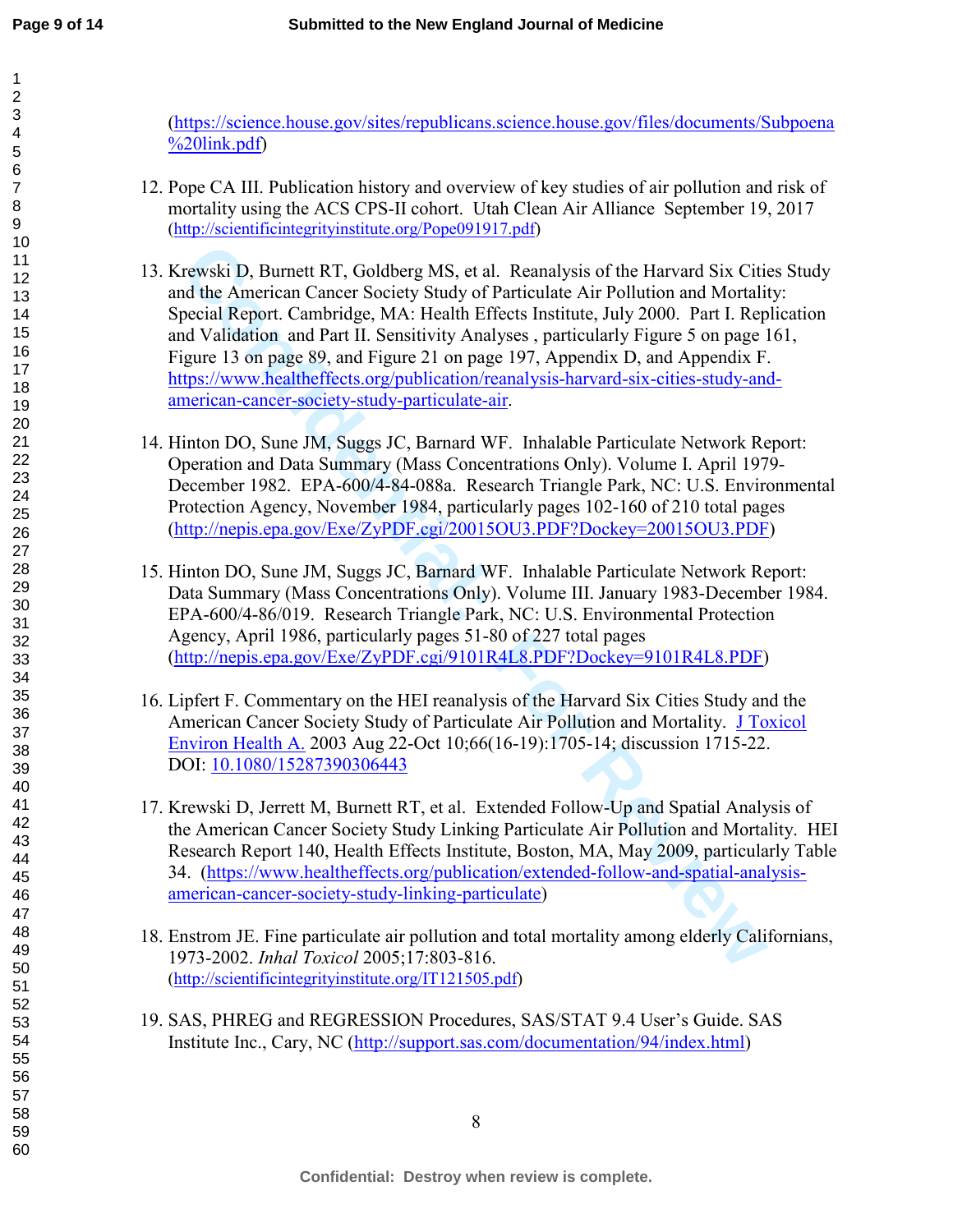Table 1. Summary Characteristics of CPS II Subjects in 1) Pope 1995 Table 1 (2), 2) HEI 2000 Table 24 (13), and 3) current analysis based on CPS II subjects in 47 and 85 counties with IPN PM2.5 data

| Characteristic |                                                         | Pope 1995  | <b>HEI 2000</b> | <b>Current CPS II Analysis</b> |            |            |
|----------------|---------------------------------------------------------|------------|-----------------|--------------------------------|------------|------------|
|                |                                                         | Table 1    | Table 24        | $N=47$                         | $N=47$     | $N=85$     |
|                |                                                         | <b>HEI</b> | <b>HEI</b>      | <b>HEI</b>                     | <b>IPN</b> | <b>IPN</b> |
|                |                                                         | PM2.5(OI)  | PM2.5(OI)       | PM2.5(OI)                      | PM2.5      | PM2.5      |
|                |                                                         |            |                 |                                |            |            |
|                | Number of metro areas                                   | 50         | 50              |                                |            |            |
|                | Number of counties                                      | not stated | not stated      | 47                             | 47         | 85         |
|                |                                                         |            |                 |                                |            |            |
|                | Age-Sex Adjusted Subjects                               |            |                 | 206,379                        | 206,397    | 292,277    |
|                | <b>Fully Adjusted Subjects</b>                          | 295,223    | 298,817         | 189,676                        | 189,676    | 269,766    |
|                |                                                         |            |                 |                                |            |            |
|                | Age-Sex Adjusted Deaths                                 |            |                 | 12,082                         | 12,082     | 17,231     |
|                | <b>Fully Adjusted Deaths</b>                            | 20,765     | 23,093          | 10,621                         | 10,621     | 15,593     |
|                |                                                         |            |                 |                                |            |            |
|                | Values Below are for Subjects in Fully Adjusted Results |            |                 |                                |            |            |
|                |                                                         |            |                 |                                |            |            |
|                | Age at enrollment                                       | 56.6       | 56.6            | 56.66                          | 56.66      | 56.64      |
|                | (mean years)                                            |            |                 |                                |            |            |
|                |                                                         |            |                 |                                |            |            |
|                | Sex (% females)                                         | 55.9       | 56.4            | 56.72                          | 56.72      | 56.61      |
|                |                                                         |            |                 |                                |            |            |
|                | Race (% white)                                          | 94.0       | 94.0            | 94.58                          | 94.58      | 95.09      |
|                |                                                         |            |                 |                                |            |            |
|                | Less than high school                                   | 11.3       | 11.3            | 11.71                          | 11.71      | 11.71      |
|                | education $(\% )$                                       |            |                 |                                |            |            |
|                |                                                         |            |                 |                                |            |            |
|                | Never Smoked                                            |            |                 | 41.69                          | 41.69      | 41.57      |
|                | Regularly $(\% )$                                       |            |                 |                                |            |            |
|                |                                                         |            |                 |                                |            |            |
|                | Former smoker $(\% )$                                   |            |                 | 33.25                          | 33.25      | 33.67      |
|                | Former cigarette                                        | 29.4       | 30.2            | 30.43                          | 30.43      | 30.81      |
|                | smoker $(\%)$                                           |            |                 |                                |            |            |
|                |                                                         |            |                 |                                |            |            |
|                | Current smoker (%)                                      | 21.6       |                 | 25.06                          | 25.06      | 24.76      |
|                | Currrent cigarette                                      |            | 21.4            | 21.01                          | 21.01      | 20.76      |
|                | smoker $(\% )$                                          |            |                 |                                |            |            |
|                | Fine particles $(\mu g/m^3)$                            |            |                 |                                |            |            |
|                | Average                                                 | 18.2       | 18.2            | 17.8                           | 21.37      | 21.16      |
|                | <b>SD</b>                                               | 5.1        | 4.4             | 4.5                            | 5.30       | 5.98       |
|                | Range                                                   | $9.0 -$    | $9.0 -$         | $9.0 -$                        | $10.77 -$  | $10.63 -$  |
|                |                                                         | 33.5       | 33.4            | 25.2                           | 29.67      | 42.01      |
|                |                                                         |            |                 |                                |            |            |
|                |                                                         |            | 9               |                                |            |            |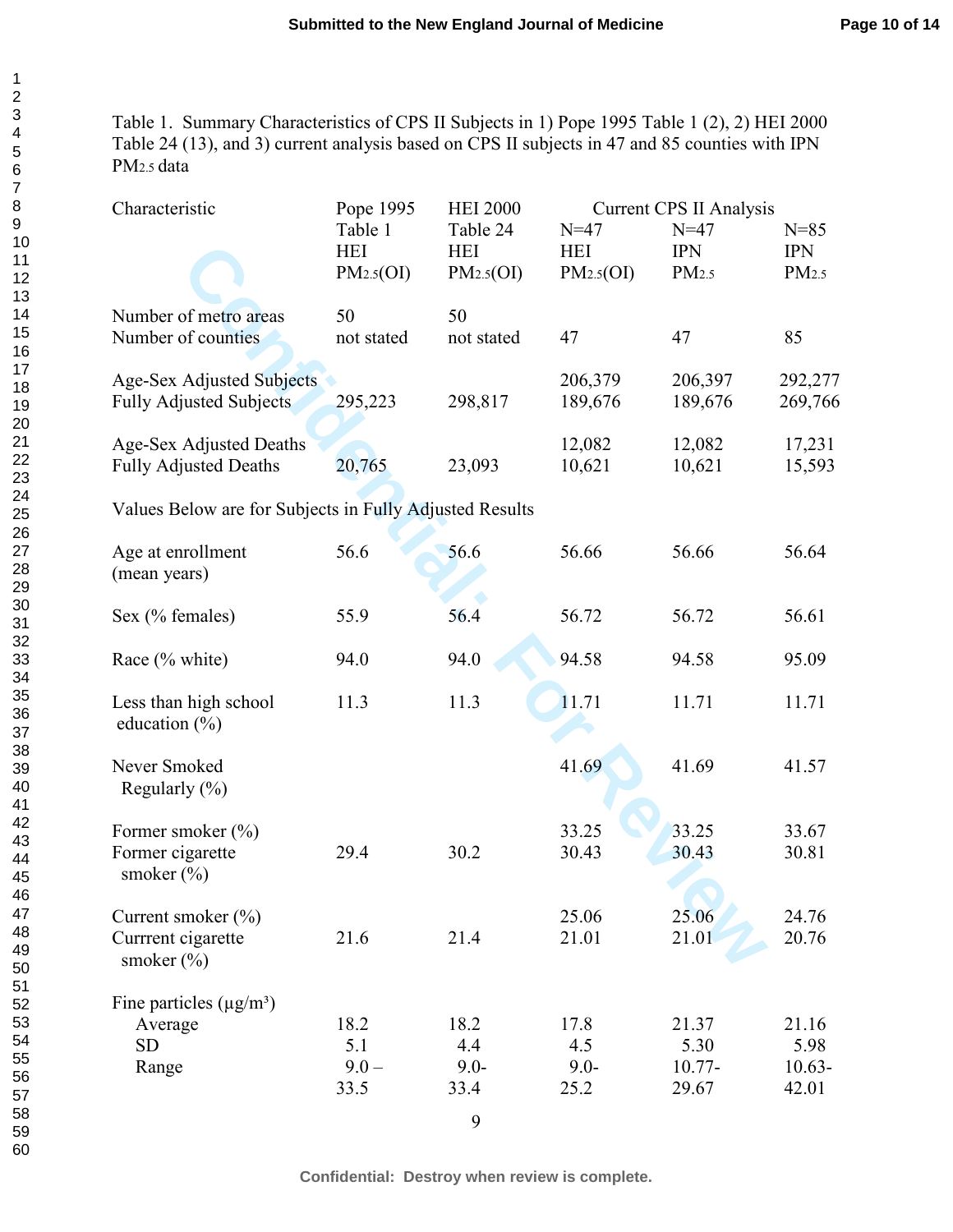## **Page 11 of 14**

|                                                            |                       | for 44 and 55 counties with IPN PM2.5 data. |                     |           |                                                                                                       |
|------------------------------------------------------------|-----------------------|---------------------------------------------|---------------------|-----------|-------------------------------------------------------------------------------------------------------|
| PM <sub>2.5</sub> Years<br>and Source                      | Number of<br>Counties | Number of<br>Subjects                       | Number of<br>Deaths | <b>RR</b> | 95% CI<br>Lower Upper                                                                                 |
| Age-sex adjusted RR for Both Sexes and All Causes of Death |                       |                                             |                     |           |                                                                                                       |
| 1979-1983 PM2.5                                            |                       |                                             |                     |           |                                                                                                       |
| IPN PM <sub>2.5</sub>                                      | 85                    | 292,277                                     | 17,321              |           | $1.038$ $(1.014 - 1.063)$                                                                             |
| HEI $PM2.5(DC)$                                            | 58                    | 229,915                                     | 13,654              |           | $1.050$ $(1.015 - 1.087)$                                                                             |
| IPN PM <sub>2.5</sub>                                      | 47                    | 206,379                                     | 12,082              |           | $1.040$ $(1.005 - 1.076)$                                                                             |
| HEI $PM2.5(OI)$                                            | 47                    | 206,379                                     | 12,082              |           | $1.125$ $(1.075 - 1.164)$                                                                             |
| 1980-1981 SO <sub>42</sub> -                               |                       |                                             |                     |           |                                                                                                       |
| HEI SO <sub>4</sub> (OI)                                   | 55                    | 211,411                                     | 12,466              |           | $1.087$ $(1.038 - 1.138)$                                                                             |
| HEI SO <sub>4</sub> (OI)                                   | 44                    | 184,182                                     | 10,621              |           | $1.077$ $(1.025 - 1.131)$                                                                             |
| Fully adjusted RR for Both Sexes and All Causes of Death   |                       |                                             |                     |           |                                                                                                       |
| 1979-1983 PM2.5                                            |                       |                                             |                     |           |                                                                                                       |
| IPN PM <sub>2.5</sub>                                      | 85                    | 269,766                                     | 15,593              |           | $1.023$ $(0.997 - 1.049)$                                                                             |
| HEI $PM2.5(DC)$                                            | 58                    | 211,584                                     | 12,246              |           | $1.025$ $(0.988 - 1.062)$                                                                             |
| IPN PM <sub>2.5</sub>                                      | 47                    | 189,676                                     | 10,836              |           | $1.021$ $(0.984 - 1.058)$                                                                             |
| HEI PM2.5(OI)                                              | 47                    | 189,676                                     | 10,836              |           | $1.081$ $(1.036 - 1.128)$                                                                             |
| 1980-1981 SO <sub>42</sub> -                               |                       |                                             |                     |           |                                                                                                       |
| HEI SO <sub>4</sub> (OI)                                   | 55                    | 194,729                                     | 11,211              |           | $1.028$ $(0.979 - 1.080)$                                                                             |
| HEI SO <sub>4</sub> (OI)                                   | 44                    | 169,405                                     | 9,552               |           | $1.017$ $(0.965 - 1.072)$                                                                             |
|                                                            |                       |                                             |                     |           | Fully adjusted RR for Both Sexes and All Causes of Death, controlling for 1980-1981 SO4 <sup>2-</sup> |
| 1979-1983 PM2.5                                            |                       |                                             |                     |           |                                                                                                       |
| IPN PM <sub>2.5</sub>                                      | 55                    | 194,729                                     | 11,211              |           | $0.990$ $(0.948 - 1.035)$                                                                             |
| IPN PM <sub>2.5</sub>                                      | 44                    | 169,405                                     | 9,552               |           | $0.972$ $(0.909 - 1.040)$                                                                             |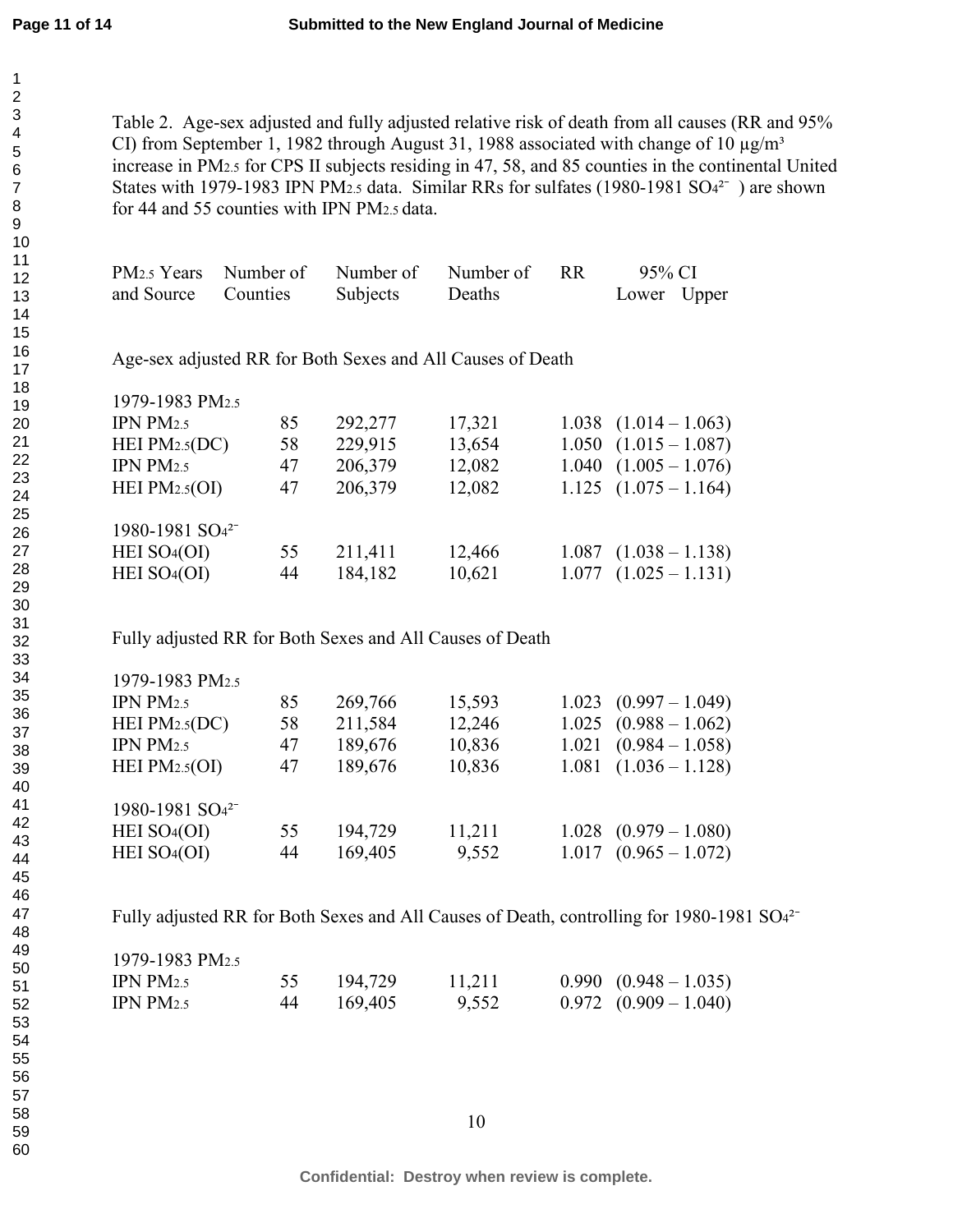Table 3. Fully adjusted relative risk of death from all causes (RR and 95% CI) from September 1, 1982 through August 31, 2000 associated with change of 10  $\mu$ g/m<sup>3</sup> increase in PM<sub>2.5</sub> for CPS II subjects residing in 50, 58, or 61 Metro Areas with 1979-1983 HEI PM2.5(OI) data. Most RRs were taken from Table 34 of HEI 2009. RRs indicated with \* were calculated from Table 34 RRs, using standard formulas for combining RRs with 95% CI.

| Follow-up<br>Years                                       | Number of<br>Metro Areas                       | Number of<br>Subjects | Number of<br>Deaths | RR             | 95% CI<br>Lower Upper                    |  |  |  |  |
|----------------------------------------------------------|------------------------------------------------|-----------------------|---------------------|----------------|------------------------------------------|--|--|--|--|
| Fully adjusted RR for Both Sexes and All Causes of Death |                                                |                       |                     |                |                                          |  |  |  |  |
|                                                          | <b>Standard Cox with Different Metro Areas</b> |                       |                     |                |                                          |  |  |  |  |
| 1982-1989                                                | 50                                             | 298,825               | 23,180              | 1.067          | $(1.037 - 1.099)$                        |  |  |  |  |
| 1990-1998<br>1982-1998                                   | 61                                             | 360,682               | 80,819              | 1.013<br>1.027 | $(0.995 - 1.031)^*$<br>$(1.012 - 1.043)$ |  |  |  |  |
|                                                          | Random Effects Cox with Different Metro Areas  |                       |                     |                |                                          |  |  |  |  |
| 1982-1989                                                | 50                                             | 298,825               | 23,180              | 1.101          | $(1.046 - 1.157)$                        |  |  |  |  |
| 1990-1998                                                |                                                |                       |                     | 1.007          | $(0.966 - 1.050)^*$                      |  |  |  |  |
| 1982-1998                                                | 61                                             | 360,682               | 80,819              | 1.044          | $(1.011 - 1.078)$                        |  |  |  |  |
|                                                          | <b>Standard Cox with Same Metro Areas</b>      |                       |                     |                |                                          |  |  |  |  |
| 1982-1989                                                | 58                                             | 342,521               |                     | 1.048          | $(1.022 - 1.076)$                        |  |  |  |  |
| 1990-1998                                                | 58                                             |                       |                     | 1.021          | $(1.002 - 1.041)^*$                      |  |  |  |  |
| 1999-2000                                                | 58                                             |                       |                     | 1.014          | $(0.980 - 1.049)^*$                      |  |  |  |  |
| 1982-1998                                                | 58                                             | 342,521               |                     | 1.031          | $(1.015 - 1.047)$                        |  |  |  |  |
| 1982-2000                                                | 58                                             | 342,521               | 90,783              | 1.028          | $(1.014 - 1.043)$                        |  |  |  |  |
|                                                          | Random Effects Cox with Same Metro Areas       |                       |                     |                |                                          |  |  |  |  |
| 1982-1989                                                | 58                                             | 342,521               |                     | 1.074          | $(1.028 - 1.122)$                        |  |  |  |  |
| 1990-1998                                                | 58                                             |                       |                     | 1.017          | $(0.971 - 1.064)^*$                      |  |  |  |  |
| 1999-2000                                                | 58                                             |                       |                     | 1.017          | $(0.940 - 1.101)^*$                      |  |  |  |  |
| 1982-1998                                                | 58                                             | 342,521               |                     | 1.046          | $(1.014 - 1.080)$                        |  |  |  |  |
| 1982-2000                                                | 58                                             | 342,521               | 90,783              | 1.042          | $(1.012 - 1.073)$                        |  |  |  |  |
|                                                          |                                                |                       |                     |                |                                          |  |  |  |  |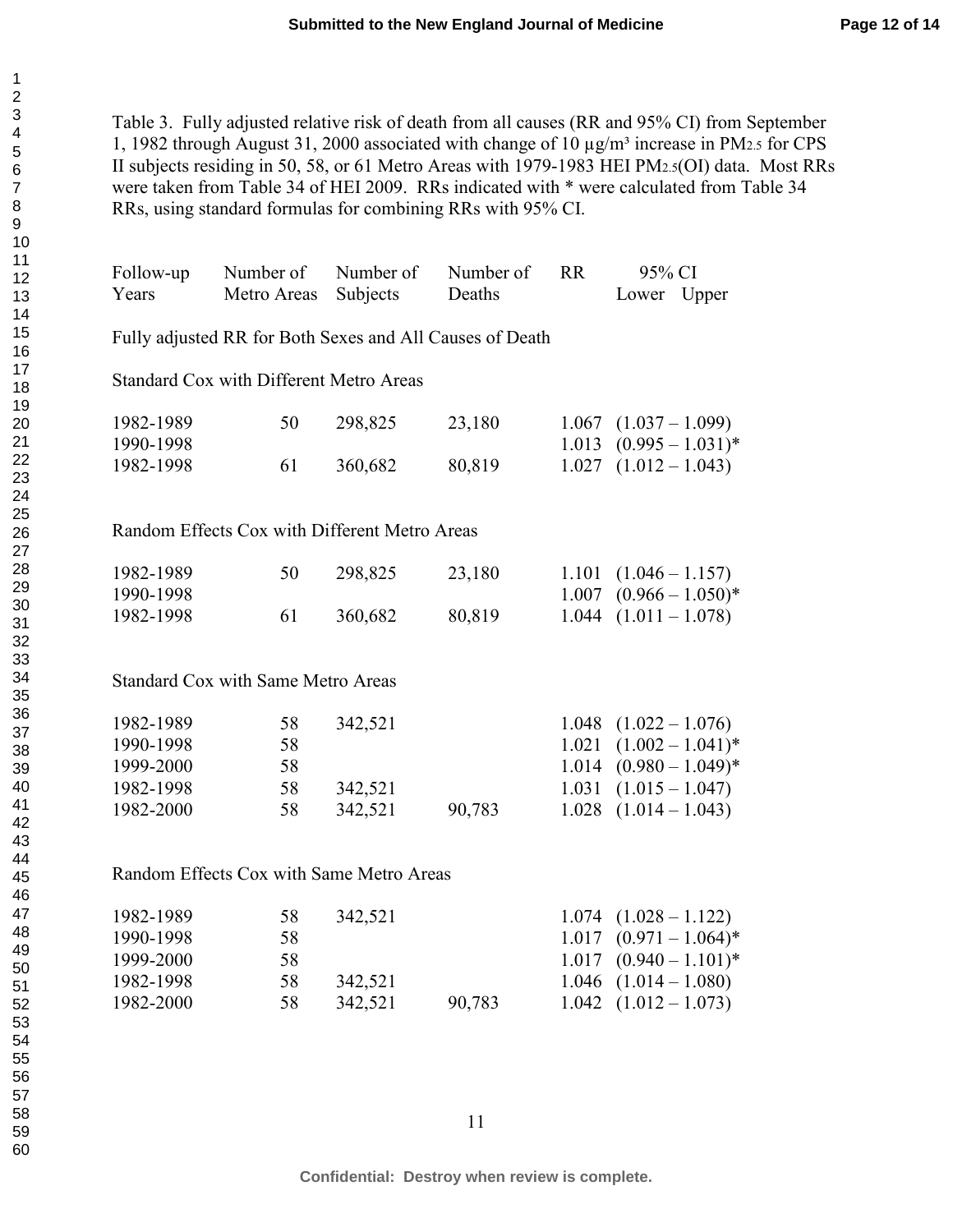| 39 |  |
|----|--|
|    |  |
| 40 |  |
| 41 |  |
|    |  |
| 42 |  |
| 43 |  |
| 44 |  |
|    |  |
| 45 |  |
| 46 |  |
|    |  |
| 47 |  |
| 48 |  |
|    |  |
| 49 |  |
| 50 |  |
| 51 |  |
|    |  |
| 52 |  |
| 53 |  |
|    |  |
| 54 |  |
| 55 |  |
|    |  |
| 56 |  |
| 57 |  |
|    |  |
| 58 |  |
| 59 |  |
| 60 |  |
|    |  |

Appendix Table 1. List of the 85 counties containing the 50 cities used in Pope 1995, HEI 2000, and HEI 2009, as well as the 35 additional counties used in Enstrom 2017. Each location includes State, primary ACS Division-Unit number and an indication of additional numbers, Federal Information Processing Standards (FIPS) code, IPN/HEI county, IPN/HEI city with PM2.5 measurements, 1979-1983 IPN PM2.5 (weighted mean), 1979-1983 HEI PM2.5(DC) (weighted mean), 1979-1983 HEI PM2.5(OI) (median), and 1980-1981 HEI  $SO<sub>4</sub><sup>2</sup>$  (mean). All 85 counties have IPN PM2.5 data, 58 counties have HEI PM2.5(DC) data, and 47 counties have HEI PM2.5(OI) data. Three of the 50 cities used in Pope 1995 and HEI 2000 (Raleigh NC, Allentown PA, and Huntington WV) were not part of IPN and the origin of the HEI PM2.5(OI) data in HEI 2000 Appendix D for these three cities is unknown.

| 85 counties have IPN PM2.5 data, 58 counties have HEI PM2.5(DC) data, and 47 counties have<br>HEI PM2.5(OI) data. Three of the 50 cities used in Pope 1995 and HEI 2000 (Raleigh NC,<br>Allentown PA, and Huntington WV) were not part of IPN and the origin of the HEI PM2.5(OI)<br>data in HEI 2000 Appendix D for these three cities is unknown. |                                                     |                     |                                                                         |                                        |                                                                              |            |                                           |                               |  |
|-----------------------------------------------------------------------------------------------------------------------------------------------------------------------------------------------------------------------------------------------------------------------------------------------------------------------------------------------------|-----------------------------------------------------|---------------------|-------------------------------------------------------------------------|----------------------------------------|------------------------------------------------------------------------------|------------|-------------------------------------------|-------------------------------|--|
| <b>State</b>                                                                                                                                                                                                                                                                                                                                        | ACS<br>Div-<br>Unit<br>SO <sub>4</sub> <sup>2</sup> | <b>FIPS</b><br>Code | <b>IPN/HEI County IPN/HEI City</b><br>containing<br><b>IPN/HEI City</b> | with PM <sub>2.5</sub><br>Measurements | 1979-83 1979-83<br><b>IPN</b>                                                | <b>HEI</b> | <b>HEI</b><br>PM 2.5 $PM2.5(DC)PM2.5(OI)$ | 1979-83 1980-81<br><b>HEI</b> |  |
|                                                                                                                                                                                                                                                                                                                                                     |                                                     |                     |                                                                         |                                        | $(\mu g/m^3)$ $(\mu g/m^3)$ $(\mu g/m^3)$<br>(weighted mean) (median) (mean) |            |                                           | $(\mu g/m^3)$                 |  |
| AL                                                                                                                                                                                                                                                                                                                                                  | 01037                                               | 01073               | <b>JEFFERSON</b>                                                        | Birmingham                             | 25.6016                                                                      | 28.7       | 24.5                                      | 13.1                          |  |
| AL                                                                                                                                                                                                                                                                                                                                                  | 01049                                               | 01097               | <b>MOBILE</b>                                                           | <b>Mobile</b>                          | 22.0296                                                                      | 22.0       | 20.9                                      | 12.6                          |  |
| ΑZ                                                                                                                                                                                                                                                                                                                                                  | 03700                                               | 04013               | <b>MARICOPA</b>                                                         | Phoenix                                | 15.7790                                                                      | 18.5       | 15.2                                      | 4.3                           |  |
| AR                                                                                                                                                                                                                                                                                                                                                  | 04071+2                                             | 05119               | PULASKI                                                                 | <b>Little Rock</b>                     | 20.5773                                                                      | 20.6       | 17.8                                      | 5.9                           |  |
| CA                                                                                                                                                                                                                                                                                                                                                  | 06001                                               | 06001               | ALAMEDA                                                                 | Livermore                              | 14.3882                                                                      |            |                                           |                               |  |
| CA                                                                                                                                                                                                                                                                                                                                                  | 06002                                               | 06007               | <b>BUTTE</b>                                                            | Chico                                  | 15.4525                                                                      |            |                                           |                               |  |
| CA                                                                                                                                                                                                                                                                                                                                                  | 06003                                               | 06013               | <b>CONTRA COSTA</b>                                                     | Richmond                               | 13.9197                                                                      |            |                                           |                               |  |
| CA                                                                                                                                                                                                                                                                                                                                                  | 06004                                               | 06019               | <b>FRESNO</b>                                                           | Fresno                                 | 18.3731                                                                      | 10.3       | 10.3                                      | 5.8                           |  |
| CA                                                                                                                                                                                                                                                                                                                                                  | 06008                                               | 06029               | <b>KERN</b>                                                             | <b>Bakersfield</b>                     | 30.8628                                                                      |            |                                           |                               |  |
| CA                                                                                                                                                                                                                                                                                                                                                  | 06051+4                                             | 06037               | <b>LOS ANGELES</b>                                                      | Los Angeles                            | 28.2239                                                                      | 26.8       | 21.8                                      | 14.0                          |  |
| CA                                                                                                                                                                                                                                                                                                                                                  | 06019                                               | 06065               | <b>RIVERSIDE</b>                                                        | Rubidoux                               | 42.0117                                                                      |            |                                           | 14.6                          |  |
| CA                                                                                                                                                                                                                                                                                                                                                  | 06020                                               | 06073               | <b>SAN DIEGO</b>                                                        | San Diego                              | 18.9189                                                                      | 18.9       |                                           | 11.2                          |  |
| CA                                                                                                                                                                                                                                                                                                                                                  | 06021                                               | 06075               | <b>SAN FRANCISCO</b>                                                    | San Francisco                          | 16.3522                                                                      | 16.4       | 12.2                                      | 6.6                           |  |
| CA                                                                                                                                                                                                                                                                                                                                                  | 06025                                               | 06083               | SANTA BARBARA                                                           | Lompoc                                 | 10.6277                                                                      |            |                                           |                               |  |
| CA                                                                                                                                                                                                                                                                                                                                                  | 06026                                               | 06085               | <b>SANTA CLARA</b>                                                      | San Jose                               | 17.7884                                                                      | 17.8       | 12.4                                      | 6.2                           |  |
| CO                                                                                                                                                                                                                                                                                                                                                  | 07004                                               | 08031               | <b>DENVER</b>                                                           | Denver                                 | 10.7675                                                                      | 10.8       | 16.1                                      | 5.2                           |  |
| CO                                                                                                                                                                                                                                                                                                                                                  | 07047                                               | 08069               | LARIMER                                                                 | <b>Fort Collins</b>                    | 11.1226                                                                      |            |                                           |                               |  |
| CO                                                                                                                                                                                                                                                                                                                                                  | 07008                                               | 08101               | <b>PUEBLO</b>                                                           | Pueblo                                 | 10.9155                                                                      | 10.9       |                                           | 6.7                           |  |
| <b>CT</b>                                                                                                                                                                                                                                                                                                                                           | 08001                                               | 09003               | <b>HARTFORD</b>                                                         | Hartford                               | 18.3949                                                                      | 18.4       | 14.8                                      | 9.4                           |  |
| <b>CT</b>                                                                                                                                                                                                                                                                                                                                           | 08004                                               | 09005               | LITCHFIELD                                                              | Litchfield                             | 11.6502                                                                      |            |                                           |                               |  |
| DE                                                                                                                                                                                                                                                                                                                                                  | 09002                                               | 10001               | <b>KENT</b>                                                             | Dover                                  | 19.5280                                                                      |            |                                           |                               |  |
| DE                                                                                                                                                                                                                                                                                                                                                  | 09004+2                                             | 10003               | <b>NEW CASTLE</b>                                                       | Wilmington                             | 20.3743                                                                      | 20.4       |                                           | 19.4                          |  |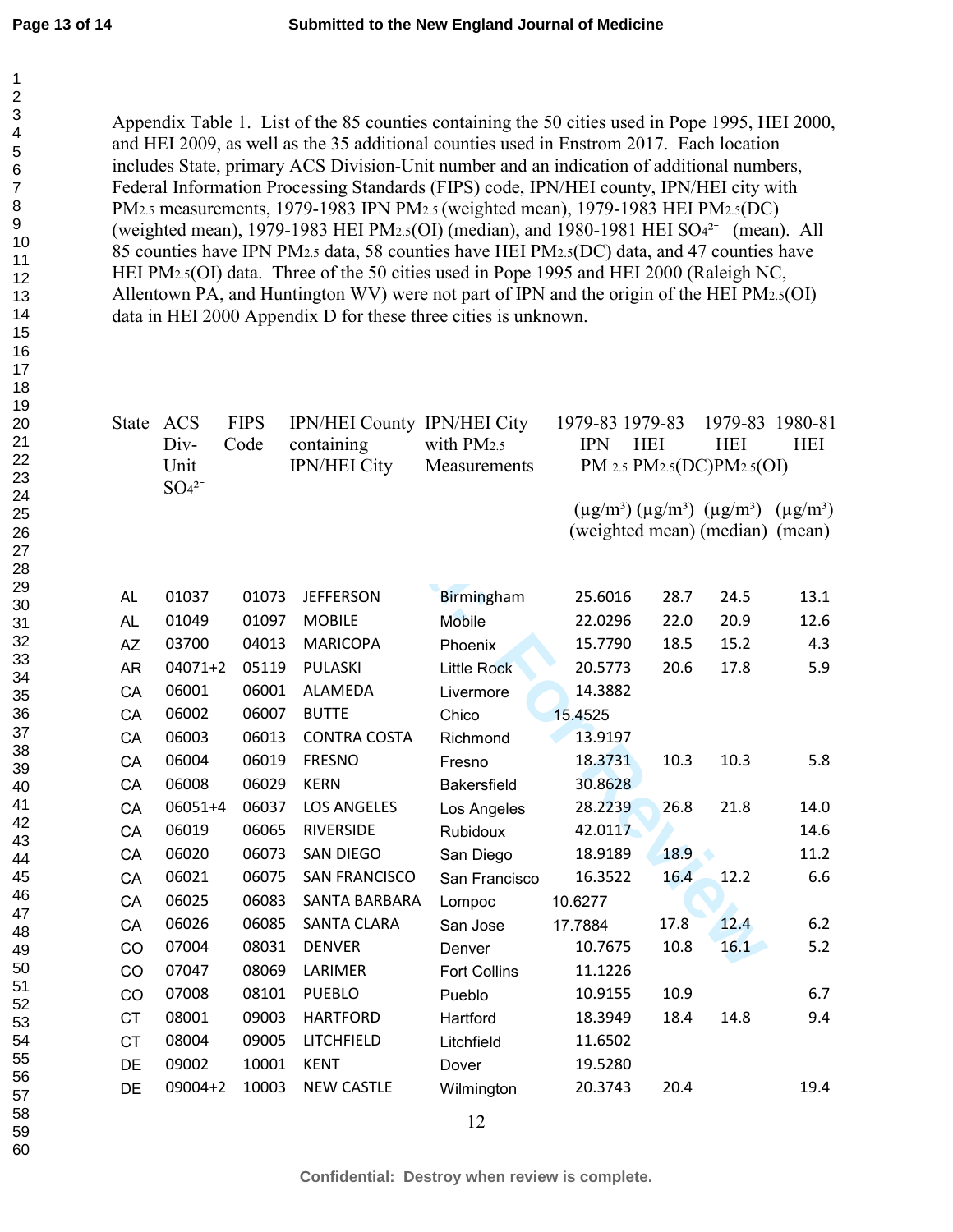| DC        | $10001 + 2$ | 11001 | <b>DIST COLUMBIA</b>  | Washington         | 25.9289 | 25.9 | 22.5 | 14.9 |
|-----------|-------------|-------|-----------------------|--------------------|---------|------|------|------|
| FL.       | 11044       | 12057 | <b>HILLSBOROUGH</b>   | Tampa              | 13.7337 | 13.7 | 11.4 | 10.3 |
| GA        | 12027+4     | 13051 | CHATHAM               | Savannah           | 17.8127 | 17.8 |      |      |
| GA        | 12062       | 13121 | <b>FULTON</b>         | Atlanta            | 22.5688 | 22.6 | 20.3 | 12.0 |
| ID        | 13001       | 16001 | <b>ADA</b>            | <b>Boise</b>       | 18.0052 | 18.0 | 12.1 |      |
| IL        | 14089+4     | 17031 | <b>COOK</b>           | Chicago            | 25.1019 | 23.0 | 21.0 |      |
| IL        | 14098       | 17197 | WILL                  | Braidwood          | 17.1851 |      |      |      |
| IN        | 15045       | 18089 | LAKE                  | Gary               | 27.4759 | 27.5 | 25.2 | 19.1 |
| IN        | 15049       | 18097 | <b>MARION</b>         | Indianapolis       | 23.0925 | 23.1 | 21.1 | 12.6 |
| KS        | 17287       | 20173 | <b>SEDGWICK</b>       | Wichita            | 15.0222 | 15.0 | 13.6 | 4.9  |
| KS        | 17289       | 20177 | <b>SHAWNEE</b>        | Topeka             | 11.7518 | 11.8 | 10.3 | 6.8  |
| KY        | 18010       | 21019 | <b>BOYD</b>           | Ashland            | 37.7700 |      |      |      |
| KY        | 18055       | 21111 | <b>JEFFERSON</b>      | Louisville         | 24.2134 |      |      |      |
| <b>MD</b> | 21106+1     | 24510 | <b>BALTIMORE CITY</b> | <b>Baltimore</b>   | 21.6922 | 21.7 |      | 13.0 |
| MD        | 21101       | 24031 | <b>MONTGOMERY</b>     | Rockville          | 20.2009 |      |      |      |
| MA        | 22105+1     | 25013 | <b>HAMPDEN</b>        | Springfield        | 17.5682 | 17.6 |      | 12.8 |
| MA        | 22136       | 25027 | <b>WORCESTER</b>      | Worcester          | 16.2641 | 16.3 |      | 10.7 |
| <b>MN</b> | $25001+2$   | 27053 | <b>HENNEPIN</b>       | Minneapolis        | 15.5172 | 15.5 | 13.7 | 8.4  |
| MN        | 25150+5     | 27123 | <b>RAMSEY</b>         | <b>St Paul</b>     | 15.5823 |      |      |      |
| <b>MS</b> | 26086       | 28049 | <b>HINDS</b>          | Jackson            | 18.1339 | 18.1 | 15.7 | 8.8  |
| <b>MO</b> | 27001+3     | 29095 | <b>JACKSON</b>        | <b>Kansas City</b> | 17.8488 | 17.8 |      | 10.2 |
| MT        | 28009       | 30063 | <b>MISSOULA</b>       | Missoula           | 17.6212 |      |      |      |
| MT        | 28011       | 30093 | <b>SILVER BOW</b>     | <b>Butte</b>       | 16.0405 |      |      |      |
| <b>NE</b> | 30028       | 31055 | <b>DOUGLAS</b>        | Omaha              | 15.2760 | 15.3 | 13.1 | 8.7  |
| <b>NV</b> | 31101       | 32031 | <b>WASHOE</b>         | Reno               | 13.1184 | 13.1 | 11.8 | 4.1  |
| NJ        | 33004       | 34007 | <b>CAMDEN</b>         | Camden             | 20.9523 |      |      |      |
| <b>NJ</b> | 33007       | 34013 | <b>ESSEX</b>          | Livingston         | 16.4775 |      |      |      |
| NJ        | 33009       | 34017 | <b>HUDSON</b>         | Jersey City        | 19.9121 | 19.9 | 17.3 | 13.8 |
| <b>NM</b> | 34201       | 35001 | <b>BERNALILLO</b>     | Albuquerque        | 12.8865 | 12.9 | 9.0  | 4.5  |
| NY        | 36014       | 36029 | ERIE                  | Buffalo            | 25.1623 | 26.5 | 23.5 | 11.7 |
| NY.       | 35001       | 36061 | <b>NEW YORK</b>       | New York City      | 23.9064 | 23.9 |      | 10.7 |
| <b>NC</b> | 37033       | 37063 | <b>DURHAM</b>         | Durham             | 19.4092 |      |      | 11.9 |
| <b>NC</b> | 37064       | 37119 | <b>MECKLENBURG</b>    | Charlotte          | 24.1214 | 24.1 | 22.6 | 11.5 |
| OH        | 39009       | 39017 | <b>BUTLER</b>         | Middletown         | 25.1789 |      |      |      |
| OH        | 39018       | 39035 | <b>CUYAHOGA</b>       | Cleveland          | 28.4120 | 27.9 | 24.6 | 13.7 |
| OH        | 39031       | 39061 | <b>HAMILTON</b>       | Cincinnati         | 24.9979 | 25.0 | 23.1 | 14.3 |
| OH        | 39041       | 39081 | <b>JEFFERSON</b>      | Steubenville       | 29.6739 | 29.7 | 23.1 | 23.5 |
| OH        | 39050       | 39099 | <b>MAHONING</b>       | Youngstown         | 22.9404 | 22.9 | 20.2 | 15.7 |
| OH        | 39057       | 39113 | <b>MONTGOMERY</b>     | Dayton             | 20.8120 | 20.8 | 18.8 | 13.5 |
| OH        | 39077       | 39153 | <b>SUMMIT</b>         | Akron              | 25.9864 | 26.0 | 24.6 | 14.1 |
| OK        | 40055       | 40109 | <b>OKLAHOMA</b>       | Oklahoma City      | 14.9767 | 15.0 | 15.9 | 6.3  |
| <b>OR</b> | 41019+1     | 41039 | LANE                  | Eugene             | 17.1653 | 17.2 |      |      |
|           |             |       |                       |                    |         |      |      |      |